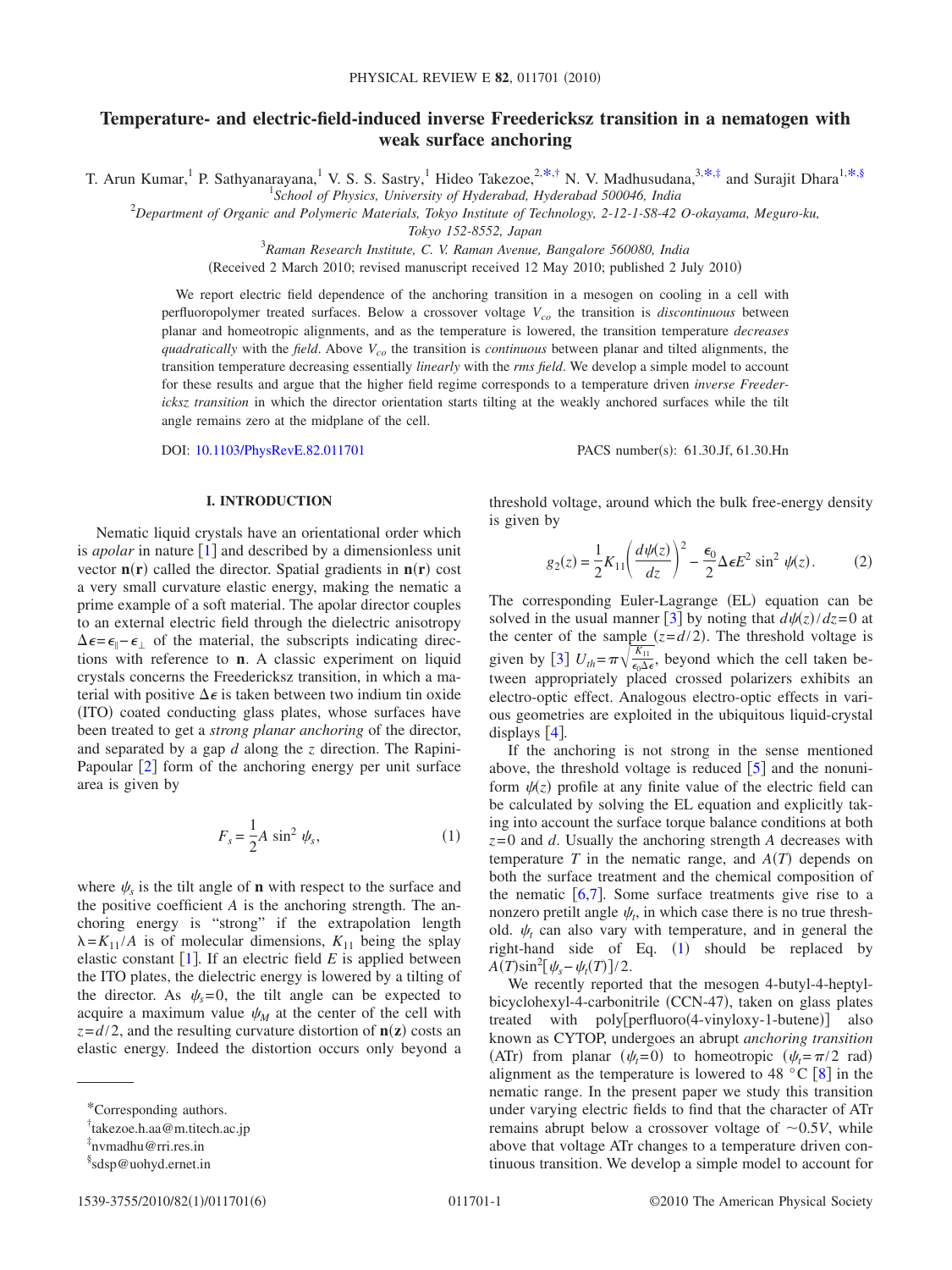<span id="page-1-0"></span>

FIG. 1. (Color online) Photomicrographs of the textures around the anchoring transition temperature in CCN-47 between crossed polarizers at (a) 52.2, (b) 48, and (c) 46  $\degree$ C, all under zero field. Textures in the same region under an electric field 0.29 V/ $\mu$ m, as photographed at (d) 47.2, (e) 46.8, and (f) 29 °C. White dotted lines in Fig.  $1(d)$  $1(d)$  enclose a domain with tilted director. Cell thickness 5.2  $\mu$ m.

these results and argue that the higher voltage regime corresponds to an inverse Freedericksz transition.

## **II. EXPERIMENT**

CYTOP is spin coated on ITO-coated glass plates which are used to construct the liquid-crystal cells. Typical thickness of the cells used in the experiment is  $\sim$ 5.2  $\mu$ m. CCN-47 is filled in the cell in the isotropic phase by capillary action. CCN-47 exhibits the following sequence of phase transitions: Cr 25.6 °C Sm- *A* 28.2 °C *N* 57.3 °C I, and has a large negative dielectric anisotropy  $(\Delta \epsilon = -5.7 \text{ at}$  $30 °C$ ). The textures are observed using a polarizing optical microscope (Olympus BX-51). The temperature of the sample is controlled by a Mettler hotstage to an accuracy of 0.1  $\degree$ C. A signal generator is used to apply sinusoidal voltages at a frequency of 3.11 KHz.

## **III. RESULTS AND DISCUSSION**

We first show the textures observed under a polarizing microscope in the absence of an electric field. The compound exhibits a planar texture as it is cooled below the isotropic to nematic transition temperature. At 52.2 °C mostly halfstrength disclinations are observed [Fig.  $1(a)$  $1(a)$ ]. The physical inferences from the occurrence of the two-brush defects are twofold. First the director is apolar, i.e., **n** and −**n** are physically equivalent, and second the director is in the plane parallel to the plates, forming line defects  $[9]$  $[9]$  $[9]$ . As the temperature is lowered dark domains are nucleated at about 48 °C in a few locations of the sample and spread with time [Fig.  $1(b)$  $1(b)$ ] even if the temperature is held fixed. In the dark domains the director is normal to the substrate, i.e., the alignment is homeotropic. Thus at the ATr the director rotates by 90°, from planar to homeotropic, discontinuously. On further cooling to about 46 °C, the entire texture turns completely dark [Fig.  $1(c)$  $1(c)$ ]. A careful observation of the sample shows that the medium is uniaxial. The details of the discontinuous anchoring transition in the absence of a field have already been reported  $[8]$  $[8]$  $[8]$ . Further studies on the sample are carried out by applying different electric fields and observing the evolution of the textures. Initially the sample is heated to the isotropic phase and slowly cooled (at  $0.2 \degree C/min$ ) in the presence of the desired ac field (at 3.11 KHz). Interestingly, after the transition from isotropic to nematic phase, the appearance of the texture is essentially the same as in the zerofield case. The half-strength and one-strength defects appear at the same locations in the sample as in the field free run. For low fields  $(\leq 0.1 \text{ V}/\mu\text{m})$  homeotropic domains also nucleated at the *same locations* as in the zero-field case but at field-dependent *lower* temperatures [Fig. [1](#page-1-0)(d)]. The growth of any given domain is also similar to that in the field free sample. The ATr occurs with the formation of dark domains (i.e., discontinuously) up to the field of  $\sim 0.1 \text{ V}/\mu\text{m}$ when the ATr temperature is 47.2 °C. Beyond this field the ATr occurs with the appearance of regions with *reduced birefringence*, instead of dark domains, but located at the same places. Textures exhibited by the sample which undergoes a continuous ATr under the field are also shown in Figs.  $1(d)-1(f)$  $1(d)-1(f)$ . As shown in Fig.  $1(d)$ , a domain with lower birefringence appears as the temperature is reduced under an electric field of 0.29 V/ $\mu$ m. This domain grows in size on further cooling [Fig.  $1(e)$  $1(e)$ ]. Curiously, most of the defects are expelled from the growing domains such that their nuclei collect at the interface between the domains and the surrounding sample which continues to have a planar alignment. On very rare occasions, a half-strength defect is trapped inside the domain, and a relatively thin wall connects such a defect to the edge of the domain. These observations indicate that the director inside the domain is titled with respect to the plane of the sample [Fig.  $1(e)$  $1(e)$ ]. The tilted director field inside the domain can merge with the planar director field outside the domains only if the 1/2 strength defects lie on the boundaries of the domains. If the defect is inside the domain, a wall across which the tilt angle changes sign has to lie between the defect and the boundary of the domain [Figs.  $1(e)$  $1(e)$  and  $2(c)$  $2(c)$ ]. On further cooling the texture finally becomes very dark but for a few one-strength defects [Fig.  $1(f)$  $1(f)$ ] suggesting that the director is now almost vertical with respect to the substrates.

Further careful observations across the periphery of the tilted domain in Fig.  $1(e)$  $1(e)$  show that the contrast of the texture changes gradually, indicating that the tilt angle of the director changes continuously from planar to tilted across the periphery. The side and the top views of the director orientation across the periphery are shown schematically in Figs.  $2(a)$  $2(a)$  and  $2(b)$ , respectively. The reason for choosing the spe-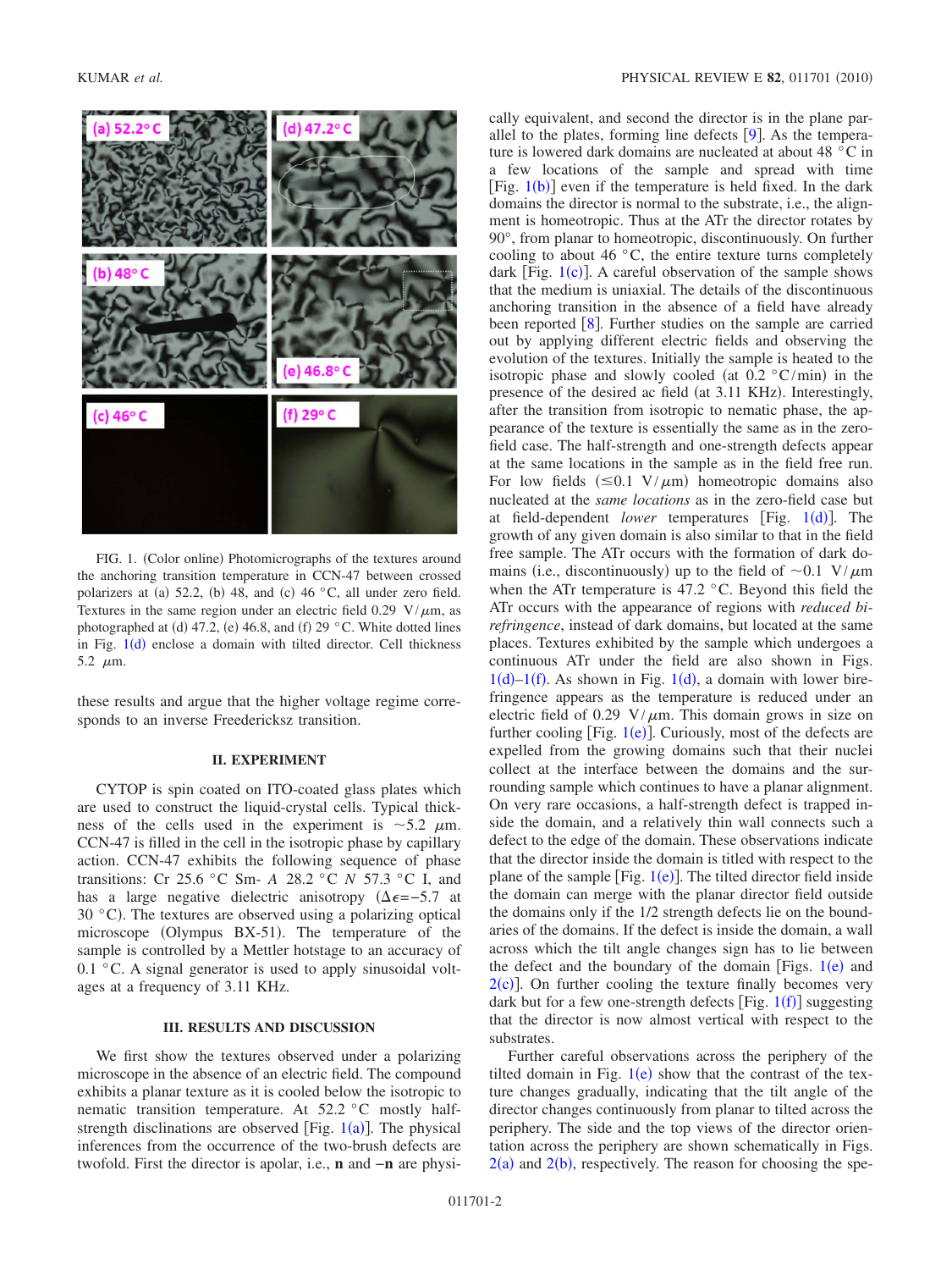<span id="page-2-0"></span>

FIG. 2. (Color online) Schematic drawings of (a) the side view and (b) the top view (say in the upper half of the cell) of the director orientation across boundary between the untilted and tilted regions. In (b) the length of the line is a measure of the projection of the director in the plane of the plate. Regions in (I) and (III) represent tilted and (II) and (IV) represent planar director orientations. (c) Part of the texture taken from Fig.  $1(e)$  $1(e)$  including a half-defect connected by a inversion wall and the superimposed director orientations across the boundary between the regions with tilted and planar alignments of the director.

cific director profile shown in Fig.  $2(a)$  $2(a)$  will be clear later. The detailed director orientation is superimposed on the texture in Fig.  $2(c)$  $2(c)$  which includes a boundary between tilted and non tilted domains and a half-defect connected with an inversion line inside the tilted domain as well.

The variation in anchoring transition temperature, i.e., the temperature at which the nucleation of the domain starts at some particular location, is measured as a function of the applied field from the microscope observation and is shown in Fig. [3.](#page-2-1) The anchoring transition temperature decreases with increasing electric field with a change in slope at  $\sim$ 0.1 V/ $\mu$ m, corresponding to the crossover from discontinuous to continuous ATr. It may be mentioned that this is not a thermodynamic phase transition as the phase remains nematic before and after the transition; instead it is an anchoring transition bringing about a change in the director orientation. The lowering of the anchoring transition temperature on the application of the field is a result of the competition between the surface anchoring and dielectric response to the electric field. At a temperature lower than 48 °C, the surface interaction favors a homeotropic alignment, whereas the electric field favors a planar alignment as the dielectric anisotropy of the material is negative, whose magnitude increases with decreasing temperature. We develop a theoretical model to account for the above observations by assuming that, in the absence of an electric field, the anchoring energy per unit area can be expressed in the form

<span id="page-2-1"></span>

FIG. 3. (Color online) Variation in anchoring transition temperature with applied electric field. Continuous lines are best fit to the theoretical Eqs.  $(5)$  $(5)$  $(5)$  and  $(13)$  $(13)$  $(13)$  with fit parameter  $u=1.6\times10^{-6}$  J/m<sup>2</sup> K. The type 2 and type 1 transitions, shown by the dashed lines are superceded by transitions of the other type occurring at higher temperatures.

$$
F_s = \frac{u}{2}(T - T_A)\sin^2\psi_s,\tag{3}
$$

<span id="page-2-4"></span>where  $T_A = 48$  °C and *u* is positive. This means that the anchoring strength favoring planar alignment above  $T_A$  weakens rapidly as that temperature is approached from above, and changes sign at  $T_A$  to favor homeotropic anchoring whose strength rapidly increases as the temperature is lowered. A possible origin of the abrupt anchoring transition is the build up of smectic-*A* type short-range order near the CYTOP coated surfaces at temperatures lower than  $T_A$ , which favors the homeotropic alignment. An external electric field favors the tilt angle  $\psi$  to be zero both in the bulk and the surfaces, as the dielectric anisotropy  $\Delta \epsilon$  is negative. When the sample is cooled under the action of an electric field, four possible director profiles are possible below  $T_A$ , which arise from the mutually antagonistic preferred orientations arising from the surface anchoring and dielectric energy density. This can in turn give rise to three different types of anchoring transitions. In type 1 transition, the director can have a *uniform* tilt angle  $\psi(z) = \psi_s$  independent of the position *z* even below the transition temperature. The curvature elastic energy is zero, and the total energy per unit area of the cell of thickness *d* is given by

<span id="page-2-2"></span>
$$
F_1(T) = -\frac{\epsilon_0}{2} (\epsilon_{\parallel} \sin^2 \psi + \epsilon_{\perp} \cos^2 \psi) E^2 d + u (T - T_A) \sin^2 \psi,
$$

$$
F_1(T) = \left[ u (T - T_A) - \frac{\epsilon_0}{2} \Delta \epsilon E^2 d \right] \sin^2 \psi - \frac{\epsilon_0}{2} \epsilon_{\perp} E^2 d. \quad (4)
$$

<span id="page-2-3"></span>As  $\Delta \epsilon$  is negative, the term in the square brackets of Eq. ([4](#page-2-2)) changes sign at the anchoring transition temperature,

$$
T_{1at} = T_A - \frac{\epsilon_0}{2} |\Delta \epsilon| \frac{E^2 d}{u}.
$$
 (5)

At temperatures *above*  $T_{1at}$  the term in the square brackets of Eq. ([4](#page-2-2)) will have a *positive* sign, and the energy  $F_1(T)$  is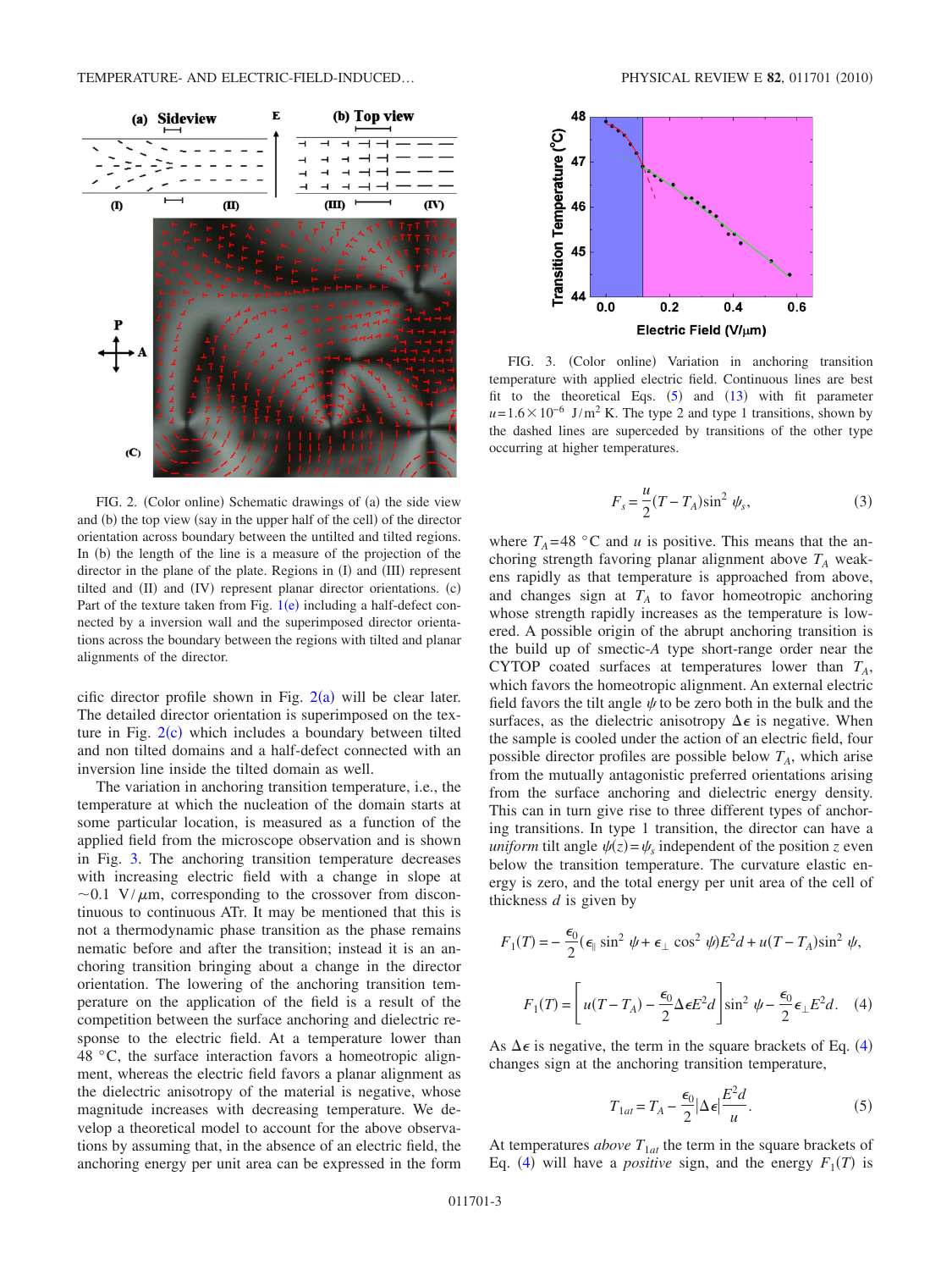<span id="page-3-1"></span>

FIG. 4. Schematic diagram illustrating the director orientations near the two surfaces and the midplane of the cell below the anchoring transition of type 2 corresponding to  $(a)$  the even and  $(b)$ the odd solutions of  $\psi(z)$ .

minimized by  $\psi = 0$ , i.e., by a uniform *planar* alignment of the director throughout the cell. Below  $T_{1at}$  the term becomes *negative*, and the total energy is minimized by  $\psi = \frac{\pi}{2}$ , i.e., the director adopts a uniform *homeotropic* alignment throughout the cell. The anchoring transition is very similar to that in the field-free sample, and ignoring the temperature dependence of  $\Delta \epsilon$ , the transition point  $T_{1at}$  decreases *quadratically* with the applied field  $E$ , from  $T_A$  when  $E=0$ . The fitted line as shown in Fig. [3](#page-2-1) takes into account the temperature dependence of  $\Delta \epsilon$ .

As the applied field *E* is increased, the dielectric energy density, which depends quadratically on the field, favors the director tilt angle  $\psi(z)$  to be zero in the bulk. As we will show below, this changes the nature of the anchoring transition when the sample is cooled under relatively large values of the applied electric field E. The tilt angle  $\psi(\frac{d}{2})$  in the central plane of the cell with  $z = \frac{d}{2}$  can be expected to be smaller than that at the surfaces,  $\psi_s$  at  $z=0$  or *d*. This means that the director profile has a curvature deformation, and the elastic energy of the medium has to be taken into account. In the present paper our main interest is in the analysis of the anchoring transition, just beyond which the director field has only a splay deformation. The bulk free-energy density of the medium is again given by Eq.  $(2)$  $(2)$  $(2)$  but with a *negative*  $\Delta \epsilon$ . As we are interested only in locating the transition at which the tilt angle  $\psi(z)$  just starts deviating from 0, we linearize the Euler-Lagrange Eq  $\lceil 5 \rceil$  $\lceil 5 \rceil$  $\lceil 5 \rceil$ , which reads as

$$
\frac{d^2\psi}{dz^2} - \frac{\epsilon_0|\Delta\epsilon|E^2}{k_{11}}\psi = 0.
$$
 (6)

<span id="page-3-3"></span>As the sample is cooled under an electric field *E* in a temperature range favoring homeotropic anchoring at the surfaces located at  $z=0$  and *d*, we can expect that  $\psi(0)$  and  $\psi(d)$ start deviating from 0 at the transition. There are two possible solutions: (a) both  $\psi(0)$  and  $\psi(d)$  are assumed to have the same sign, and we look for a solution characterized by  $\psi(z) = \psi(d-z)$  [Fig. [4](#page-3-1)(a)]

$$
\psi(z) = \alpha \cosh[\beta(d/2 - z)],\tag{7}
$$

where  $\alpha$  is a measure of the amplitude of  $\psi(z)$  and  $\beta^2 = (\epsilon_0 | \Delta \epsilon | E^2 / K_{11})$ . The surface torque balance equation at *z*=0 reads as

$$
\frac{dF_s}{d\psi(0)} = K_{11} \left( \frac{d\psi(z)}{dz} \right)_{z=0}.
$$
\n(8)

A similar equation holds at the surface with  $z = d$ . Again linearizing the above equation and using the solution for  $\psi(z)$ , we get

$$
u(T - T_A)\cosh(\beta d/2) + K_{11}\beta \sinh(\beta d/2) = 0.
$$
 (9)

The continuous anchoring transition temperature in this regime 2a is given by

<span id="page-3-2"></span>
$$
T_{2eat} = T_A - \frac{1}{u} \sqrt{\epsilon_0 |\Delta \epsilon| K_{11} E^2} \tanh\left(\frac{d}{2} \sqrt{\frac{\epsilon_0 |\Delta \epsilon| E^2}{K_{11}}}\right), (10)
$$

where the subscript *e* signifies that  $\psi(z)$  is an even function. As tanh $(x) \approx 1$  for all  $x \ge 2.5$ , in this regime the anchoring transition temperature essentially decreases linearly with increase in rms value of *E*, reflecting the experimentally observed trend. However, as  $\tanh(x) \approx x$  for very small values of *x* (say  $\leq$ 0.25), the above equation actually reduces to Eq.  $(5)$  $(5)$  $(5)$  derived for the discontinuous anchoring transition between the planar and homeotropic states, while the derivation of the last equation above is valid only for a continuous transition, in which  $\psi(z)$  just starts acquiring a nonzero value. This is an unsatisfactory feature of the even solution assumed for  $\psi(z)$ . Thus, even though at first sight Eq. ([10](#page-3-2)) seems to mathematically describe both the experimentally found distinct regimes as far as the dependences on the electric field are concerned, it is really valid only in the regime 2 in which the transition is continuous. Indeed by equating the anchoring transition temperatures derived for the two regimes we get the condition for the crossover as

$$
\tanh\left(\frac{d}{2}\sqrt{\frac{\epsilon_0|\Delta\epsilon|E^2}{K_{11}}}\right) = \left(\frac{d}{2}\sqrt{\frac{\epsilon_0|\Delta\epsilon|E^2}{K_{11}}}\right),\tag{11}
$$

which is valid only for  $E=0$ . Thus the above solution does *not* describe the experimentally found nonzero value of the crossover field satisfactorily. Hence we look for another possible solution to the linearized Euler-Langrange equation  $[Eq. (6)].$  $[Eq. (6)].$  $[Eq. (6)].$ 

(b) We now assume that  $\psi(0)$  and  $\psi(d)$  have opposite signs, and more generally,  $\psi(z) = -\psi(d-z)$ . This implies that the tilt angle of the director at the mid plane of the cell  $\psi(d/2)=0$  even in the distorted state, which is favored by the dielectric interaction of the medium with the external field [Fig.  $4(b)$  $4(b)$ ]. The solution is

$$
\psi(z) = \alpha \sinh[\beta(d/2 - z)].\tag{12}
$$

Proceeding as before, the continuous anchoring transition temperature corresponding to the above odd solution is given by

<span id="page-3-0"></span>
$$
T_{2out} = T_A - \frac{1}{u} (\sqrt{\epsilon_0 |\Delta \epsilon | K_{11} E^2}) \coth\left(\frac{d}{2} \sqrt{\frac{\epsilon_0 |\Delta \epsilon | E^2}{K_{11}}}\right).
$$
\n(13)

As  $\coth(x)$  also tends to the constant value 1 for large *x*, the essentially linear dependence of the anchoring transition temperature  $T_{2oat}$  on the rms electric field  $E$  is recovered in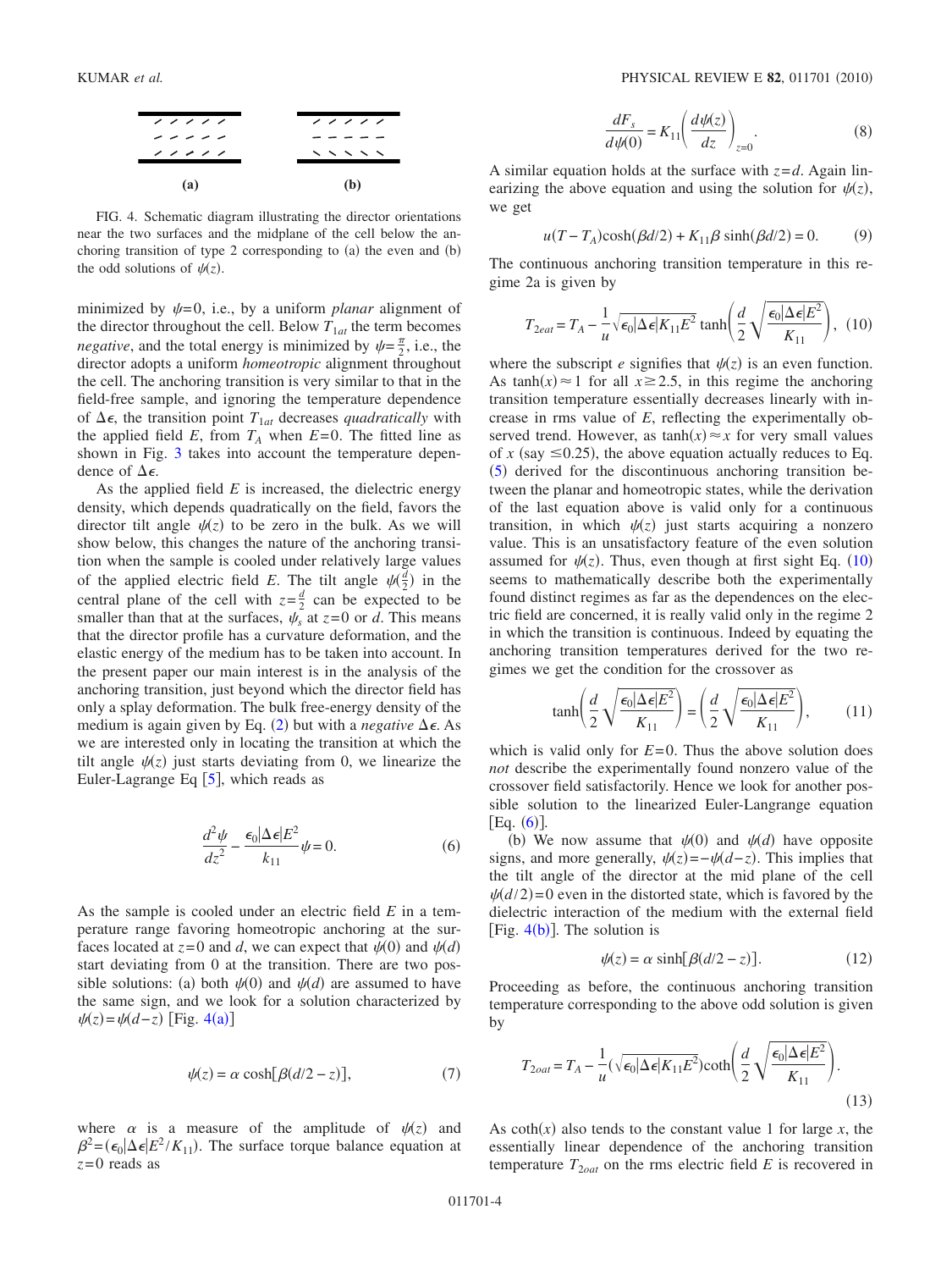the regime 2b. The condition for the crossover between the two regimes is again found by equating  $T_{1at}$  to  $T_{2out}$  and reads as

$$
\coth\left(\frac{d}{2}\sqrt{\frac{\epsilon_0|\Delta\epsilon|E^2}{K_{11}}}\right) = \left(\frac{d}{2}\sqrt{\frac{\epsilon_0|\Delta\epsilon|E^2}{K_{11}}}\right). \tag{14}
$$

This is satisfied for  $(d/2)\sqrt{\epsilon_0\Delta\epsilon|E^2/K_{11}} \approx 1.199$  68. The crossover voltage is thus given by

$$
V_{co} = E_{co} d \approx 2.4 \sqrt{\frac{K_{11}}{\epsilon_0 |\Delta \epsilon|}}.
$$
 (15)

The above equation shows that  $(i)$  the crossover occurs at a well-defined applied *voltage*  $V_{co}$ , which is independent of the sample thickness, and (ii) more remarkably, the crossover voltage does *not* depend on the anchoring coefficient *u*. It only depends on the material parameters  $K_{11}$  and  $\Delta \epsilon$ . The temperature dependence of the dielectric anisotropy of CCN-47 has been measured  $[10]$  $[10]$  $[10]$ . Only the bend elastic constant  $K_{33}$  of CCN-47 has been measured, and we will discuss he method of estimating  $K_{11}$  later. Using the data near the relevant temperature, the calculated value of  $V_{co}$  is  $\approx 0.5$  V, which agrees extremely well with the measured value. Thus the odd solution for  $\psi(z)$  gives the correct description of the director distortion below the anchoring transition in the regime 2. We fit the experimental data in the two regimes using Eqs. ([5](#page-2-3)) and ([13](#page-3-0)), respectively. As  $K_{11}$  has not been measured for CCN-47, we estimate it using the mean field result, viz.,  $K_{11}(T) = K_0 S^2$ , where *S* is the orientational order parameter whose temperature dependence has been measured  $[10]$  $[10]$  $[10]$ . The estimated value of  $K_0 \approx 7.2 \times 10^{-12}$  N. The agreement between the theoretical expressions Eqs.  $(5)$  $(5)$  $(5)$  and  $(13)$  $(13)$  $(13)$  and the experimental data is highly satisfactory (Fig. [3](#page-2-1)). The overall agreement of the experimental and calculated electric field variations in the anchoring transition temperatures in both regimes shows that the assumption made in Eq.  $(3)$  $(3)$  $(3)$  about the temperature variation of the anchoring energy *A* is appropriate for the ATr in the system studied. The calculations corresponding to the type 2b regime can be extrapolated all the way down to  $E=0$  (Fig. [3](#page-2-1)). Indeed as  $\coth(x)=1/x$  for very small values of  $x$ , for low values of  $E$ , Eq.  $(13)$  $(13)$  $(13)$  leads to a field-independent anchoring transition temperature

$$
T_{2out}(E \to 0) = T_A - \frac{2K_{11}}{ud}.
$$
 (16)

This *hypothetical continuous anchoring transition* would have taken place when the temperature is just low enough for the gain in anchoring energy by a tilting of the director at the two surfaces to exceed the positive energy cost of the resulting elastic distortion of the director field. Of course this hypothetical transition is cut off at a higher temperature by the discontinuous transition of type 1. There is some similarity between this phenomenon and the nematic to isotropic (NI)

transition. In the latter case, as was pointed out by de Gennes  $\lceil 1 \rceil$  $\lceil 1 \rceil$  $\lceil 1 \rceil$ , the thermodynamically first-order NI transition occurs at a temperature slightly higher than that of a hypothetical second-order transition. The analogy is not perfect, however, as the two types of anchoring transitions discussed by us lead to two very different director distributions in the cell. It may be noted that the anchoring transition of type 2b occurs as the sample is cooled under an electric field  $|E|$ , with the tilt angle at the center of the sample  $\psi_m$  remaining at a value =0 and the tilt angles at the two surfaces  $\psi_s$  exhibiting a transition to a nonzero value. The transition occurs as the surfaces favor homeotropic alignment  $(\psi_s = \frac{\pi}{2})$  with a *very weak* anchoring energy. In contrast, as described earlier, the familiar Freedericksz transition in the above geometry occurs if a sample with *positive dielectric anisotropy* and a *strong planar anchoring* is subjected to an appropriate electric field across the cell. This transition is characterized by  $\psi_s = 0$  and  $\psi(d/2)$  acquiring a nonzero value. We can thus describe the type 2 anchoring transition in our system as an inverse Freedericksz transition. Further, in the usual Freedericksz transition, the tilt angle at the mid plane  $\psi(d/2)$  takes a maximum value, decreasing to 0 at both surfaces if the anchoring is strong, or to some finite nonzero value smaller than  $\psi(d/2)$  if the anchoring is weak. This necessarily requires the solution  $\psi(z)$  be an even function [[5](#page-5-4)]. On the other hand, in the inverse Freedericksz transition investigated by us, the odd solution is relevant.

#### **IV. CONCLUSIONS**

In conclusion, we have shown that the discontinuous anchoring transition of CCN-47 observed on CYTOP becomes continuous beyond a crossover voltage. The quadratic and linear variations of the anchoring transition temperature in the low voltage discontinuous and high voltage continuous regimes with an applied field have been accounted for by a simple physical model. The latter can be described as an inverse Freedericksz transition. The observations also show that disclinations tend to get expelled from regions in which this transition takes place. A half-strength defect trapped inside the tilted region is connected with a tilt-inversion wall. The effect of an electric field on the homeotropic state (i.e., below  $T_A$ ) and the detailed analysis of the evolution of the defects and the director profile will be published elsewhere.

#### **ACKNOWLEDGMENTS**

One of the authors (S.D.) gratefully acknowledges the support from the DST, Government of India for the Project No. SR/FTP/PS-48/2006 and Professor A. Pathak, CAS, School of Physics. S.D. also acknowledges Professor K. P. N. Murthy for various useful discussions. We acknowledge Ashai Glass for supplying CYTOP. N.V.M. acknowledges University of Hyderabad for support.